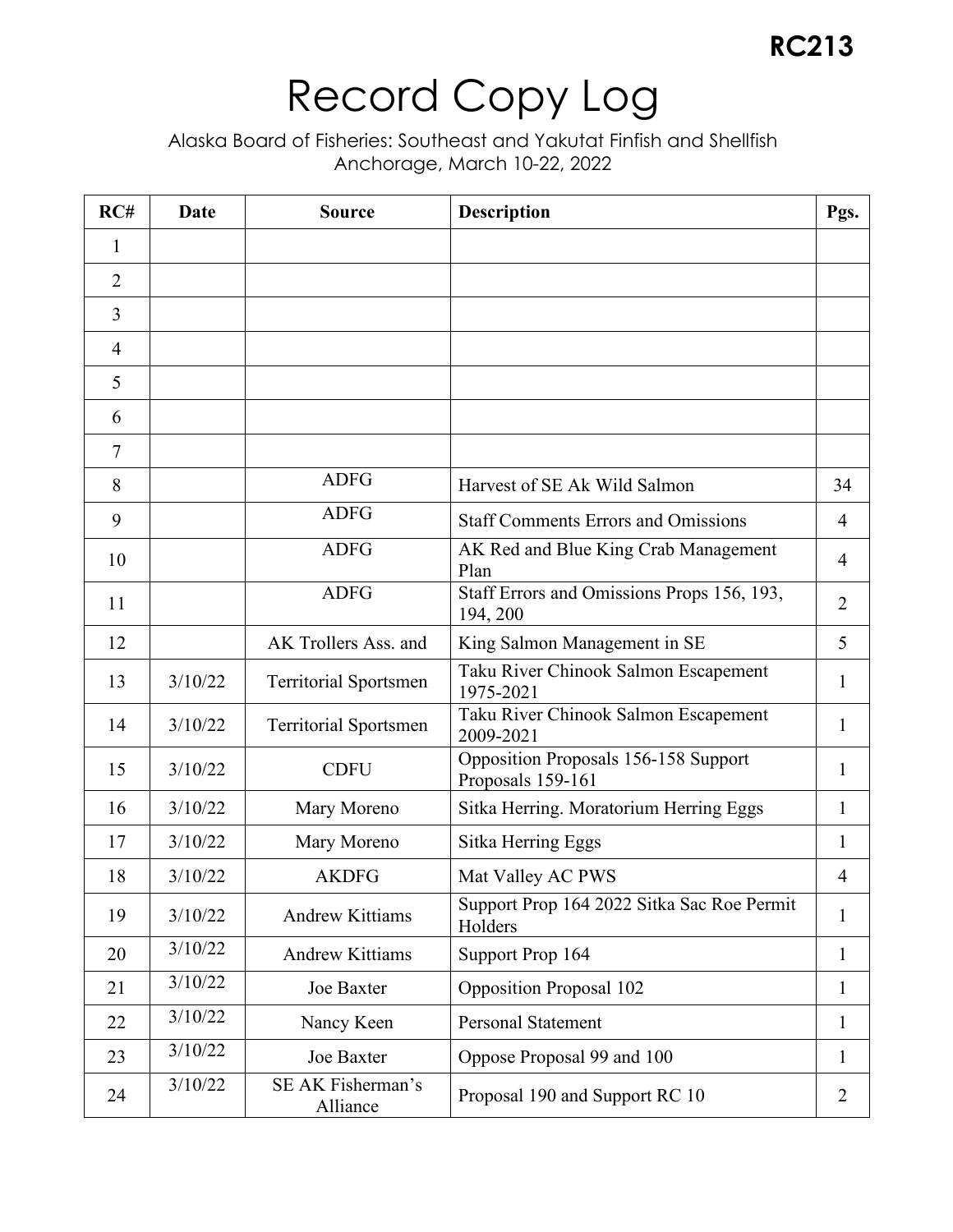| RC# | Date      | <b>Source</b>                                       | with the age, materials <b>EL, LULL</b><br><b>Description</b>               | Pgs.           |
|-----|-----------|-----------------------------------------------------|-----------------------------------------------------------------------------|----------------|
| 25  | 3/10/22   | King and Tanner<br>Taskforce                        | Support RC 10 Sub Language for Prop 190                                     | $\overline{2}$ |
| 26  | 3/10/22   | Chris McDowell                                      | RC10 Support                                                                | $\mathbf{1}$   |
| 27  | 3/10/22   | Karen Warren                                        | RC 10 Support                                                               | $\mathbf{1}$   |
| 28  | 3/10/22   | Southeast Herring<br><b>Conservation Alliance</b>   | Support Prop 159-161, Oppose Prop 156-158                                   | $\overline{4}$ |
| 29  | 3/10/22   | Aaron Miller                                        | Support RC 10                                                               | $\mathbf{1}$   |
| 30  | 3/10/22   | SE AK Fisherman's<br>Alliance                       | Oppose Prop 171-174                                                         | 6              |
| 31  | 3/10/22   | <b>AKDFG</b>                                        | Errors and Omissions Proposals 200, 201,207,<br>210                         | 5              |
| 32  | 3/10/2022 | Southeast Herring<br><b>Conservation Alliance</b>   | Support Sitka Sound Herring Management,<br>Oppose to Proposal 156, 157, 158 | $\overline{4}$ |
| 33  | 3/10/2022 | <b>Riley Robert</b>                                 | ADFG Research & Proposal regulate changes<br>in or on Whale Pass            | $\overline{3}$ |
| 34  | 3/10/2022 | <b>SE</b> Herring<br>Conservation                   | In support of Sitka Sound Herring Mgmnt,<br>oppose to Prop 156,157 & 188    | $\overline{4}$ |
| 35  | 3/11/2022 | Thomas Thorton                                      | Proposal 161                                                                | $\overline{2}$ |
| 36  | 3/11/2022 | Pacific Seafood                                     | Proposal 282                                                                | $\overline{2}$ |
| 37  | 3/11/2022 | <b>Trident Seafood Corp</b>                         | Proposal 282                                                                | $\mathbf{1}$   |
| 38  | 3/11/2022 | McKenzie Mitchell                                   | Timeline of Commercial Herring                                              | $\overline{7}$ |
| 39  | 3/11/2022 | Eric Morrison                                       | ANB Grand Camp, historical pictures                                         | $\overline{2}$ |
| 40  | 3/11/2022 | <b>SE Southeast</b><br><b>Conservation Alliance</b> | Timeline of Sitka Herring Conservation &<br>Mgmt.                           | $\mathbf{1}$   |
| 41  | 3/11/2022 | Shawaan Jackson-<br>Gamble                          | 1 <sup>st</sup> Alaskans Picture                                            | $\mathbf{1}$   |
| 42  | 3/11/2022 | Peter Bradley                                       | Personal Testimony                                                          | 12             |
| 43  | 3/11/2022 | <b>ADFG</b>                                         | SE AK, historical herring biomass                                           | $\mathbf{1}$   |
| 44  | 3/11/2022 | Sitka AC                                            | Summary of Session & Proposals                                              | $\mathbf{1}$   |
| 45  | 3/11/2022 | Sitka AC                                            | Herring Research letter                                                     | $\overline{3}$ |
| 46  | 3/11/2022 | Rob Sanderson Jr                                    | Letter on Herring                                                           | 1              |
| 47  | 3/11/2022 | Paulette Moreno                                     | <b>Testimony letter</b>                                                     | $\overline{2}$ |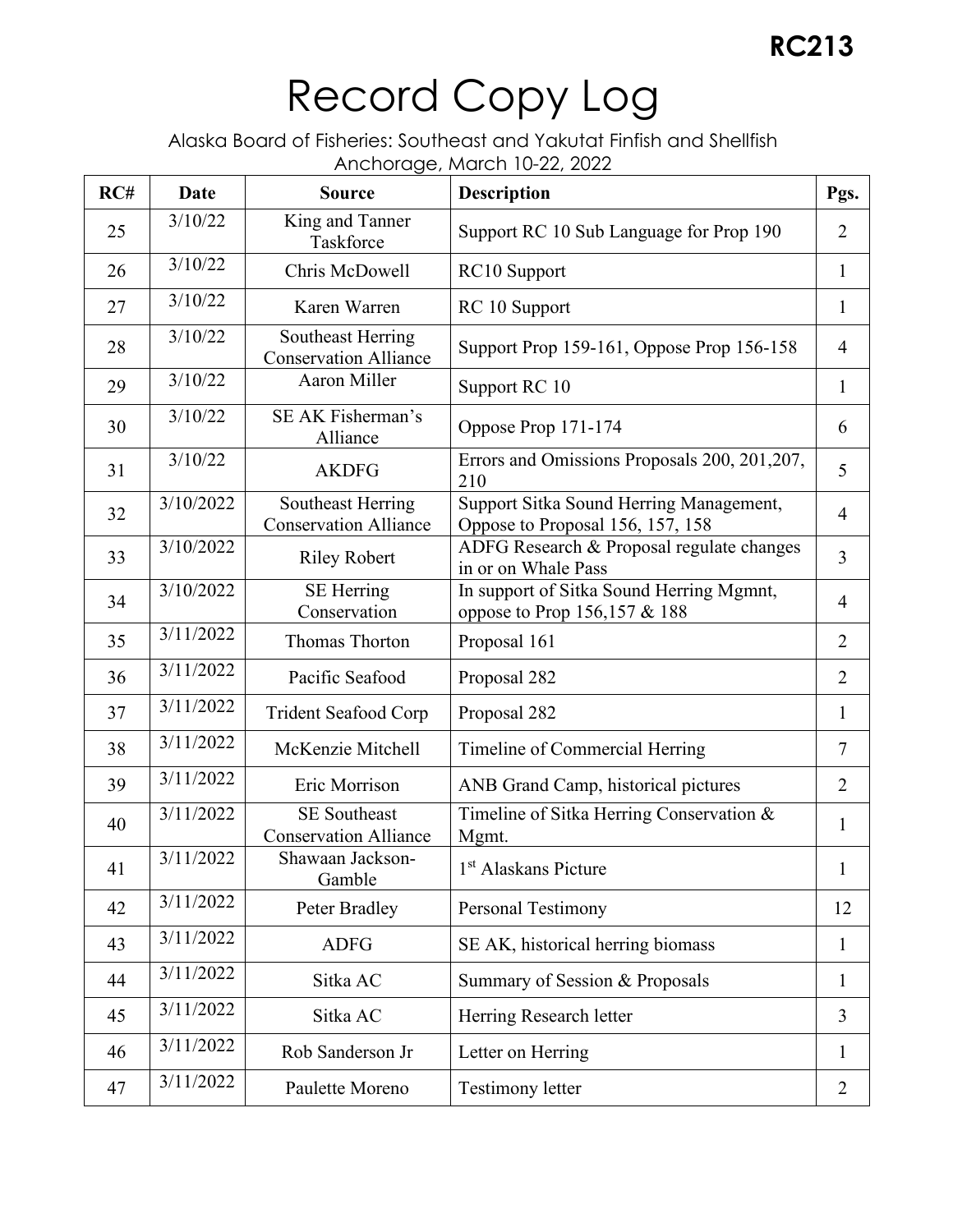| RC# | <b>Date</b> | <b>Source</b>                               | $\frac{1}{2}$ and the equal to $\frac{1}{2}$ and $\frac{1}{2}$ and $\frac{1}{2}$ and $\frac{1}{2}$ and $\frac{1}{2}$ and $\frac{1}{2}$ and $\frac{1}{2}$ and $\frac{1}{2}$ and $\frac{1}{2}$ and $\frac{1}{2}$ and $\frac{1}{2}$ and $\frac{1}{2}$ and $\frac{1}{2}$ and $\frac{1}{2}$ an<br><b>Description</b> | Pgs.           |
|-----|-------------|---------------------------------------------|-----------------------------------------------------------------------------------------------------------------------------------------------------------------------------------------------------------------------------------------------------------------------------------------------------------------|----------------|
| 48  | 3/11/2022   | ADF&G                                       | Subsistence response to Member Payton on<br>Herring Harvest                                                                                                                                                                                                                                                     | $\mathbf{1}$   |
| 49  | 3/12/2022   | ADF&G                                       | Subsistence response to Herring harvest                                                                                                                                                                                                                                                                         | $\overline{2}$ |
| 50  | 3/12/2022   | Sitka Tribe of Ak                           | Withdrawal of Proposals 156 to 161                                                                                                                                                                                                                                                                              | $\mathbf{1}$   |
| 51  | 3/12/2022   | <b>Bruce Twomley</b>                        | Alternate Gear Southeast Poe Herring                                                                                                                                                                                                                                                                            | $\overline{2}$ |
| 52  | 3/12/2022   | Eric Jordan                                 | Herring Letter                                                                                                                                                                                                                                                                                                  | $\mathbf{1}$   |
| 53  | 3/12/2022   | Southeast Alaska<br>Fishermen's Association | Proposal 166                                                                                                                                                                                                                                                                                                    | $\mathbf{1}$   |
| 54  | 3/12/2022   | Southeast Herring Con.<br>Alliance          | Herring calculation, support                                                                                                                                                                                                                                                                                    | $\mathbf{1}$   |
| 55  | 3/12/2022   | Ryan Kapp                                   | Proposal 166, substitution                                                                                                                                                                                                                                                                                      | $\mathbf{1}$   |
| 56  | 3/13/2022   | ADF&G                                       | Nonpelagic Demersal Language Shelf<br>Rockfish                                                                                                                                                                                                                                                                  | $\overline{2}$ |
| 57  | 3/13/2022   | Alaska Charter<br>Association               | Richard Yamada, Proposal 225                                                                                                                                                                                                                                                                                    | $\mathbf{1}$   |
| 58  | 3/13/2022   | Alaska Longline<br>Fishermen's Association  | Linda Behnken, Proposal 225                                                                                                                                                                                                                                                                                     | $\overline{4}$ |
| 59  | 3/13/2022   | <b>Boards Support</b>                       | Draft Management Plan, Herring pawn on<br>Kelp                                                                                                                                                                                                                                                                  | 3              |
| 60  | 3/13/2022   | Tory O'Connell Curran                       | Proposal 225                                                                                                                                                                                                                                                                                                    | $\overline{2}$ |
| 61  | 3/13/2022   | <b>SEAGO Alaska</b>                         | Forest Braden Groundfish Presentation on<br>Yellowfish                                                                                                                                                                                                                                                          | 5              |
| 62  | 3/13/2022   | Peter Bradley                               | Board letter on error                                                                                                                                                                                                                                                                                           | 5              |
| 63  | 3/13/2022   | Alaska Longline<br>Fishermen's Association  | Linda Behnken Proposal 225                                                                                                                                                                                                                                                                                      | $\mathbf{1}$   |
| 64  | 3/13/2022   | SEAGO Alaska                                | Groundfish Presentation                                                                                                                                                                                                                                                                                         | 5              |
| 65  | 3/13/2022   | East PoW AC                                 | <b>Minutes 11.29.21</b>                                                                                                                                                                                                                                                                                         | 4              |
| 66  | 3/13/2022   | Clay Bezenek                                | Demersal Shelf & Yellowfish                                                                                                                                                                                                                                                                                     | 18             |
| 67  | 3/13/2022   | Jared Bright                                | Substitute language for Props 195 & 197                                                                                                                                                                                                                                                                         | $\overline{2}$ |
| 68  | 3/14/2022   | <b>ADFG</b>                                 | Gulf of Alaska Demersal Shelf Rockfish                                                                                                                                                                                                                                                                          | 54             |
| 69  | 3/14/2022   | <b>ADFG</b>                                 | Northern Southeast inside Subdistrict<br>Management plan and stock                                                                                                                                                                                                                                              | 30             |
| 70  | 3/14/2022   | Sitka AC                                    | Proposals 215 to 231                                                                                                                                                                                                                                                                                            | $\overline{2}$ |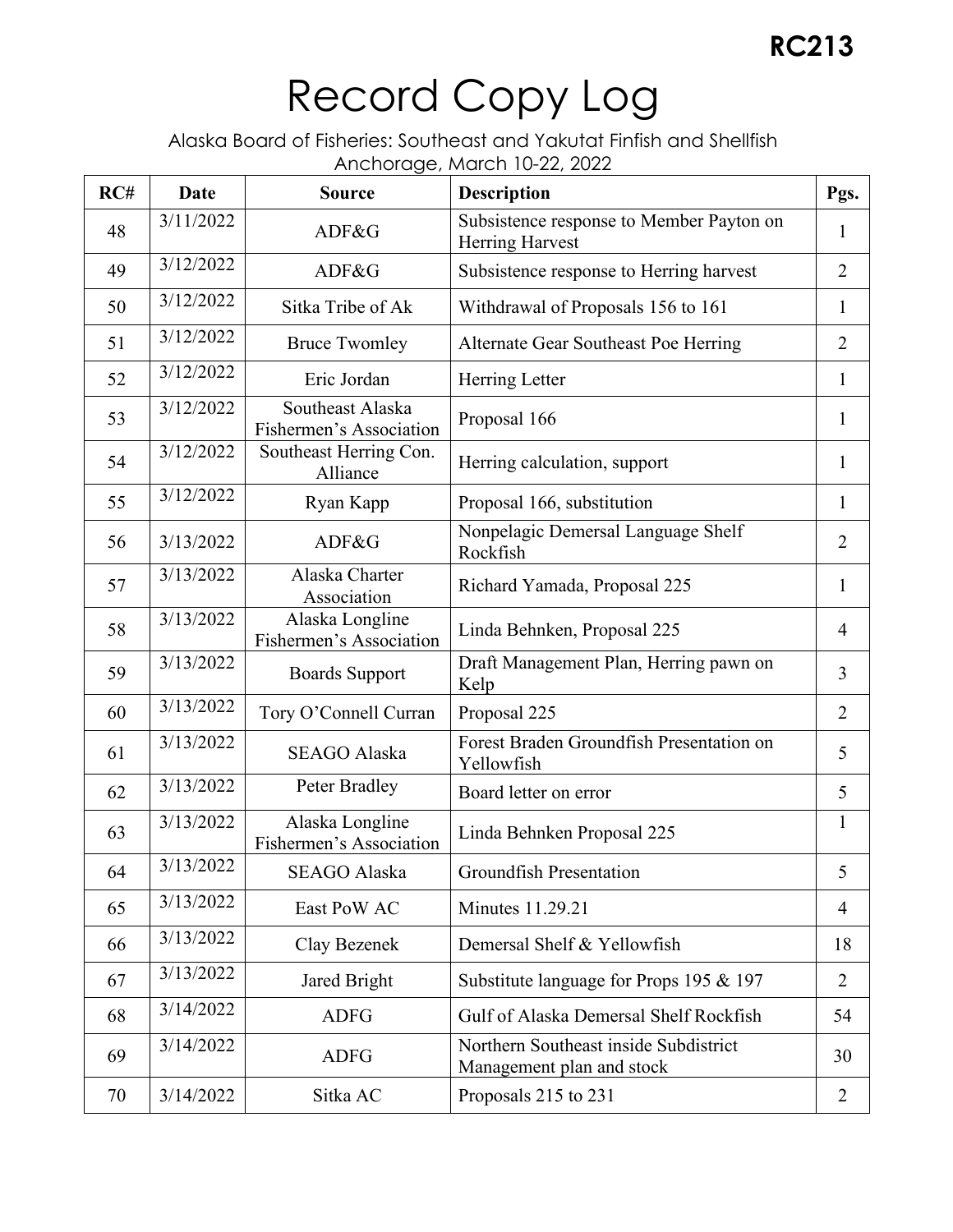| RC# | <b>Date</b> | <b>Source</b>                                             | $1010100$ , $90711000011100 = 227200$<br><b>Description</b> | Pgs.           |
|-----|-------------|-----------------------------------------------------------|-------------------------------------------------------------|----------------|
| 71  | 3/14/2022   | Petersburg Vessel<br>Association                          | Megan O'Neil withdrawal of Proposal 192                     | $\mathbf{1}$   |
| 72  | 3/14/2022   | Tim Grussendorf, Cody<br>Grussendorf & Ty<br>Grussendorf  | Updated letter Proposal 102                                 | 1              |
| 73  | 3/14/2022   | Sitka AC                                                  | Summary of PC08 Commercial & Sport Crab                     | $\mathbf{1}$   |
| 74  | 3/4/2022    | Sitka AC                                                  | Request to withdraw Proposal 229                            | $\mathbf{1}$   |
| 75  | 3/14/2022   | Alaska Trollers<br>Association                            | Amendment to Proposal 83, in response to<br>PC462           | $\mathbf{1}$   |
| 76  | 3/14/2022   | <b>ADFG</b>                                               | Substitute language on Proposal 225                         | $\mathbf{1}$   |
| 77  | 3/14/2022   | <b>ADFG</b>                                               | Substitute language Proposal 214                            | $\mathbf{1}$   |
| 78  | 3/14/2022   | David Lawler                                              | Letter on Black Cod                                         | $\mathbf{1}$   |
| 79  | 3/14/2022   | Sitka AC                                                  | Summary of Session 2 Proposals                              | $\mathbf{1}$   |
| 80  | 3/14/2022   | Kurt Whitehead                                            | PoW Subsistence Shellfish & Dungess<br>Harvest              | $\mathbf{1}$   |
| 81  | 3/14/2022   | Petersburg Vessel<br>Owners Association &<br><b>SEAFA</b> | Kathy Hansen & Megan O'Neil, Withdrawal<br>of Proposal 191  | $\mathbf{1}$   |
| 82  | 3/14/2022   | Kurt Whitehead                                            | Maps & Fish Closures Proposals                              | 3              |
| 83  | 3/14/2022   | Alaska Longline<br>Fishermen's Association                | Linda Behnken Proposal 220 Sablefish                        | $\overline{2}$ |
| 84  | 3/14/2022   | <b>ADFG</b>                                               | Substitute Language for Proposal 214                        | $\mathbf{1}$   |
| 85  | 3/14/2022   | <b>Brennon Eagle</b>                                      | Comments on Proposal 171, 172 & 174                         | $\mathbf{1}$   |
| 86  | 3/15/2022   | Ketchikan Indian<br>Community                             | Keenan Sanderson Amendment to Proposal<br>170               | 1              |
| 87  | 3/15/2022   | David Rich                                                | SEAGO PC642, Proposals 80 to 87                             | $\overline{3}$ |
| 88  | 3/15/2022   | <b>ADFG</b>                                               | Proposal 201 Revised Map District 3                         | $\overline{2}$ |
| 89  | 3/15/2022   | <b>ADFG</b>                                               | Proposal 225 supporting information                         | $\overline{2}$ |
| 90  | 3/15/2022   | <b>ADFG</b>                                               | Southeast Alaska Red King                                   | $\mathbf{1}$   |
| 91  | 3/15/2022   | Linda Behnken                                             | Proposal 225 substitute langue                              | $\mathbf{1}$   |
| 92  | 3/15/2022   | Charlie Piercy                                            | Proposals 80 to 87 in Response to SEAGO's<br>PC642          | $\overline{3}$ |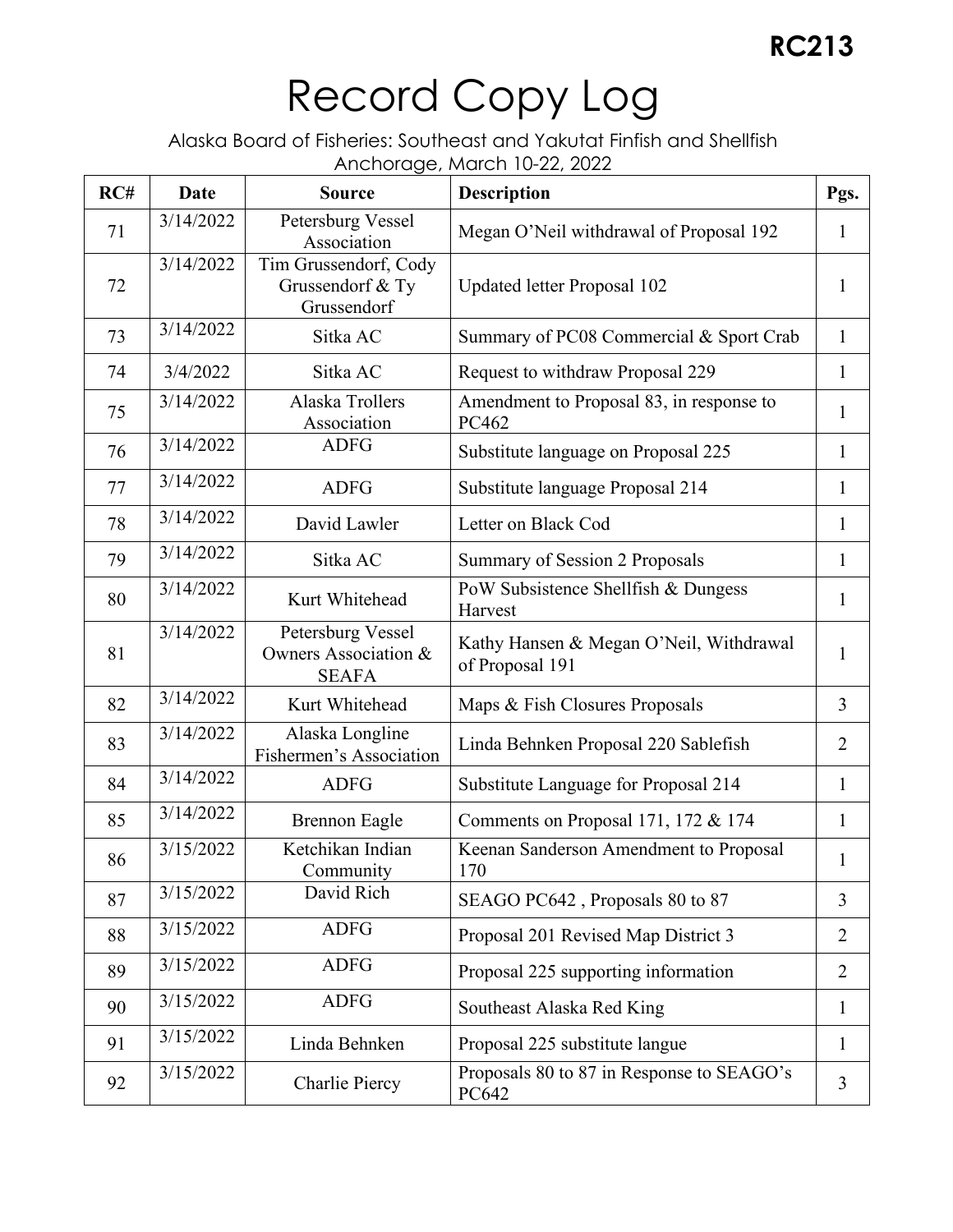| RC# | Date      | <b>Source</b>                                   | $\sim$ 2010, 990, $\sim$ 10. $\sim$ 10. $\sim$ 22, 2022<br><b>Description</b> | Pgs.           |
|-----|-----------|-------------------------------------------------|-------------------------------------------------------------------------------|----------------|
| 93  | 3/15/2022 | ADF&G                                           | Substitute language on Proposal 225                                           | $\mathbf{1}$   |
| 94  | 3/15/2022 | <b>Seafood Processors</b><br>Cooperative        | John Murray, comment on PC462                                                 | $\mathbf{1}$   |
| 95  | 3/15/2022 | Southeast Alaska<br>Fishermen's<br>Associations | Kathy Hansen Proposals 171 to 174                                             | $\overline{2}$ |
| 96  | 3/15/2022 | Craig AC                                        | Kurt Whitehead Proposal 27                                                    | $\mathbf{1}$   |
| 97  | 3/15/2022 | <b>ADFG</b>                                     | Sunset Provision for RKC Management Plan<br>Proposal 190                      | $\overline{2}$ |
| 98  | 3/15/2022 | Dave Klepser                                    | Opposition to changes Shrimp season                                           | $\mathbf{1}$   |
| 99  | 3/15/2022 | <b>Garret Vincentz</b>                          | <b>Opposition to Shrimp Proposals</b>                                         | $\mathbf{1}$   |
| 100 | 3/15/2022 | <b>ADFG</b>                                     | C&T background on Proposal 170 & RC86                                         | $\overline{4}$ |
| 101 | 3/15/2022 | East PoW AC                                     | Kurt Whitehead, withdrawal of Proposal 121                                    | $\mathbf{1}$   |
| 102 | 3/15/2022 | <b>Gruthie Zastrow</b>                          | Shrimp season change opposition                                               | $\mathbf{1}$   |
| 103 | 3/15/2022 | Melissa Klepser                                 | Opposition to Southeast Shrimp season<br>change                               | $\mathbf{1}$   |
| 104 | 3/15/2022 | <b>Richard Phillips</b>                         | Opposition to Commercial Shrimp Fishing<br>date changes                       | 1              |
| 105 | 3/15/2022 | Nick Martin                                     | Opposition to changes Shrimp season                                           | $\mathbf{1}$   |
| 106 | 3/15/2022 | <b>Brian Zwick</b>                              | Oppose changes to Shrimp season                                               | $\mathbf{1}$   |
| 107 | 3/16/2022 | John Jensen                                     | Proposal 190 Permit info by Residency                                         | $\overline{4}$ |
| 108 | 3/16/2022 | Jerrine Peeler                                  | <b>Oppose Shrimp Pot Proposals</b>                                            | 1              |
| 109 | 3/16/2022 | ADFG                                            | Map of Southeast Dungeness Areas                                              |                |
| 110 | 3/16/2022 | <b>ADFG</b>                                     | Proposal 172 Summary Harvest Estimates                                        | $\overline{2}$ |
| 111 | 3/16/2022 | <b>PVOA</b>                                     | Letter regarding Southeast RKC Assessment                                     | $\overline{2}$ |
| 112 | 3/16/2022 | Phil Doherty                                    | Proposal 189 comments                                                         | $\mathbf{1}$   |
| 113 | 3/16/2022 | ADF&G                                           | Substitute Language on Proposals 224, 226,<br>227, 228, & 230                 | $\overline{2}$ |
| 114 | 3/16/2022 | Eric Jordan, James<br>Moore, Jackson Combs      | Prop 99 Comment                                                               | $\mathbf{1}$   |
| 115 | 3/16/2022 | Thomas Thornton                                 | Prop 161 Herring Testimony                                                    | $\overline{2}$ |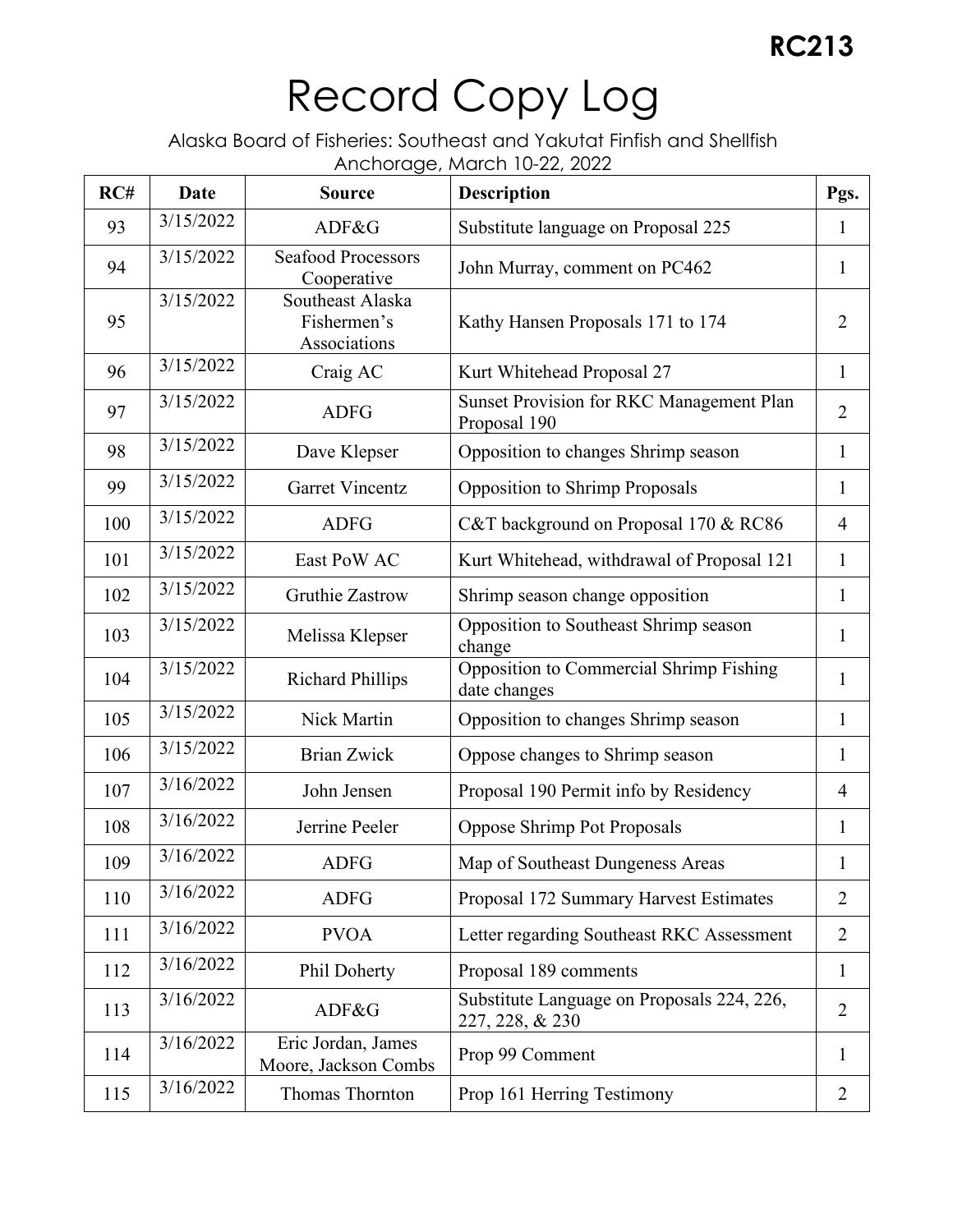| RC# | <b>Date</b> | <b>Source</b>                                              | <b>Description</b>                                                                        | Pgs.           |
|-----|-------------|------------------------------------------------------------|-------------------------------------------------------------------------------------------|----------------|
| 116 | 3/16/2022   | Tim O'Conner                                               | Comments on Troll Fishery and Prop 83                                                     | $\overline{4}$ |
| 117 | 3/16/2022   | Nancy Hillstrand                                           | Comments on Props 101 and 103                                                             | 6              |
| 118 | 3/16/2022   | Andrew Scorzelli                                           | Comment on Prop 83                                                                        | $\mathbf{1}$   |
| 119 | 3/16/2022   | <b>SEAGO</b>                                               | Prop 83 Withdraw Support                                                                  | $\mathbf{1}$   |
| 120 | 3/16/2022   | Tim Grussendorf, Cody<br>Grussendorf, and Ty<br>Grussedorf | Prop 100 Opposition                                                                       | $\mathbf{1}$   |
| 121 | 3/16/2022   | Doug Rhodes and<br>Leonard Leach                           | Prop 120 Withdrawal                                                                       | $\mathbf{1}$   |
| 122 | 3/16/2022   | Northern Southeast<br>Regional Aquaculture<br>Assoc.       | Prop 102 Comments                                                                         | 1              |
| 123 | 3/16/2022   | <b>Jeff Farvour</b>                                        | Prop 83 and PC462 Opposition and Data                                                     | 1              |
| 124 | 3/17/22     | Jacquie Foss                                               | SE Commercial Troll Catch Chinook                                                         | $\mathbf{1}$   |
| 125 | 3/17/22     | Doug Rhodes                                                | Sample SE Drift Gillnet Fishery<br>Announcement Open and Closed                           | $\overline{2}$ |
| 126 | 3/17/22     | John Murray                                                | Comment Regarding Opposition to PC 462                                                    | $\mathbf{1}$   |
| 127 | 3/17/22     | Tim Grussendorf                                            | Oppose Proposal 99 As Written                                                             | $\mathbf{1}$   |
| 128 | 3/17/22     | <b>SEAGO</b>                                               | ADFG Saltwater Logbook Summaries 2006-<br>2020                                            | $\overline{2}$ |
| 129 | 3/17/22     | <b>SEAGO</b>                                               | Treaty King Salmon Harvest and PSC<br>Allocation                                          | $\mathbf{1}$   |
| 130 | 3/17/22     | Eric Jordan                                                | <b>Testimony on Salmon</b>                                                                | $\mathbf{1}$   |
| 131 | 3/18/22     | <b>SEAFA</b>                                               | Prop 102 Regulatory Language for Deep Inlet<br><b>THA Fishing Ratio</b>                   | $\mathbf{1}$   |
| 132 | 3/18/22     | <b>SEAFA</b>                                               | Prop 98 Regulatory Language for Anita Bay<br><b>THA Fishing Ratio</b>                     | $\mathbf{1}$   |
| 133 | 3/18/22     | Curt Whitehead                                             | Saltwater Logbook Summaries 2006-2020                                                     | $\overline{4}$ |
| 134 | 3/18/22     | Curt Whitehead                                             | East POW AC Testimony                                                                     | $\overline{2}$ |
| 135 | 3/18/22     | James Moore                                                | Comments on Props 82, 83, and PC462                                                       | 5              |
| 136 | 3/18/22     | Curt Whitehead                                             | Craig AC Testimony                                                                        | 3              |
| 137 | 3/18/22     | Curt Whitehead                                             | Excerpt From Special Publication No. 21-10<br>Overview of Sport Fisheries for King Salmon | $\tau$         |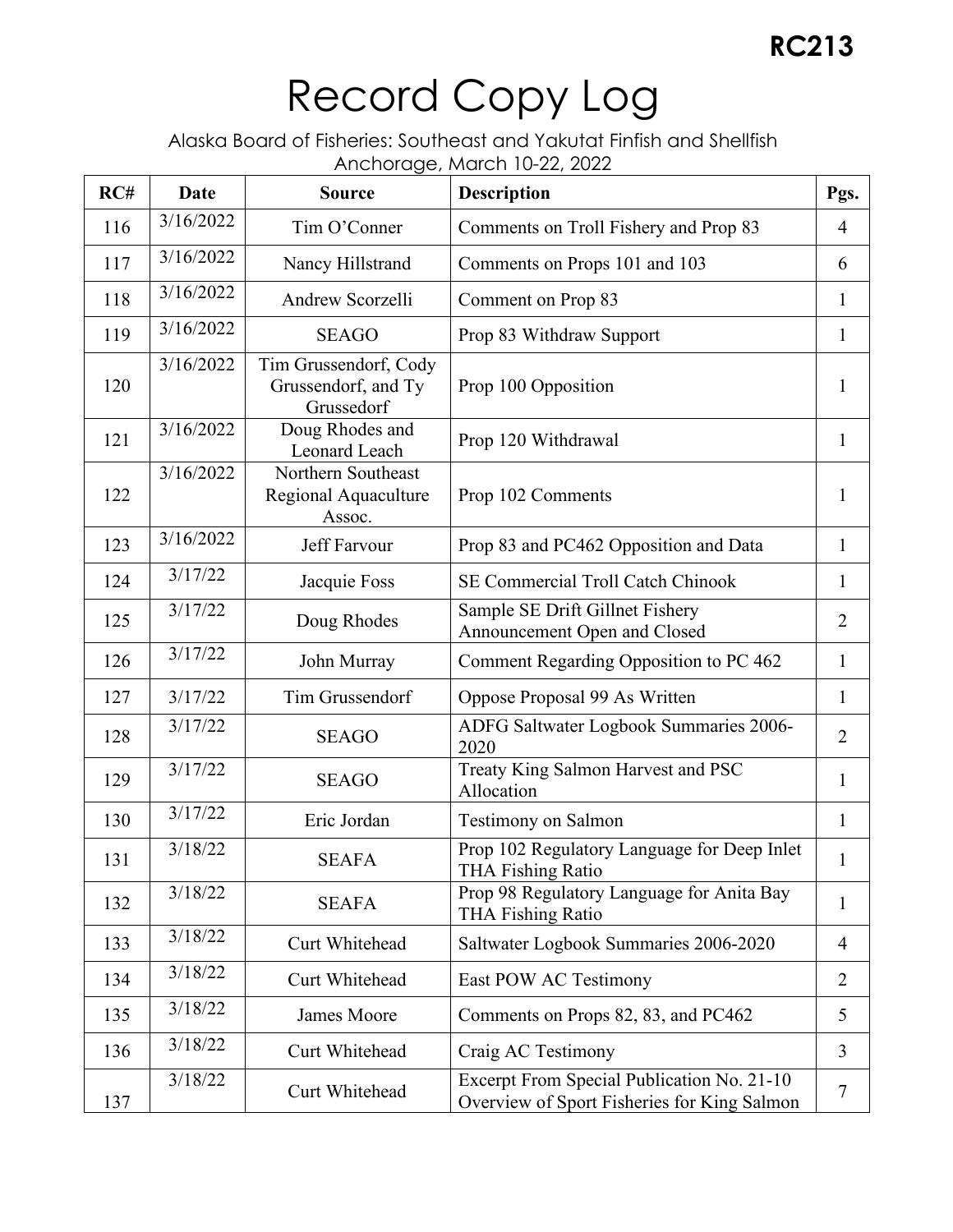| RC# | <b>Date</b> | <b>Source</b>                                | <b>Description</b>                                                                   | Pgs.           |
|-----|-------------|----------------------------------------------|--------------------------------------------------------------------------------------|----------------|
| 138 | 3/18/22     | Forrest Braden                               | <b>Chinook Releases</b>                                                              | $\overline{3}$ |
| 139 | 3/18/22     | ADFG for Payton                              | Substitute Language Props 80, 81, 82, 83, 84,<br>85, 86, and 87                      | 10             |
| 140 | 3/18/22     | Chilkat Indian Village                       | Comments on Props 122, 123 and 124                                                   | $\mathbf{1}$   |
| 141 | 3/18/22     | Sitka AC                                     | Summary of AC08 Sitka AC Decisions On<br>Session 3 Salmon and Non-Groundfish         | 6              |
| 142 | 3/18/22     | Fairbanks AC                                 | Comments                                                                             | $\overline{4}$ |
| 143 | 3/18/22     | Joel Brady-Power                             | <b>Comment on Lowe Abundance</b>                                                     | $\overline{2}$ |
| 144 | 3/18/22     | Nancy Hillstrand                             | Excerpt From Special Publication No. 20-10<br>Chum Stock Status and Escapement Goals | 6              |
| 145 | 3/18/22     | Kevin Maier                                  | Juneau Douglas AC Testimony                                                          | $\overline{2}$ |
| 146 | 3/18/22     | Chilkoot Indian<br>Association               | Comments on Props 122, 123 and 124                                                   | $\mathbf{1}$   |
| 147 | 3/18/22     | Jaquie Foss                                  | <b>Comments on Troll Market Stability</b>                                            | $\mathbf{1}$   |
| 148 | 3/18/22     | <b>Board Member Wood</b>                     | Hatchery Terminal and Special Harvest Areas                                          | $\mathbf{1}$   |
| 149 | 3/18/22     | Curt Whitehead                               | Klawock AC Testimony                                                                 | $\mathbf{1}$   |
| 150 | 3/18/22     | <b>ADFG</b>                                  | Proposal RC 139 Overview                                                             | 11             |
| 151 | 3/18/22     | Southeast Alaska<br>Seiners                  | Kendrick Fishery Chum Harvest and Area<br>Map                                        | $\overline{2}$ |
| 152 | 3/18/22     | Moses Johnson                                | Prop 102 Comments                                                                    | $\mathbf{1}$   |
| 153 | 3/18/22     | Curt Whitehead                               | Craig AC Comment on Prop 115                                                         | $\mathbf{1}$   |
| 154 | 3/19/22     | Alaska Trollers<br>Association               | Troll King Fishery Losses Past 25 Years                                              | $\mathbf{1}$   |
| 155 | 3/19/22     | Jeff Wedekind                                | Sport Harvest of Treaty Fish 1999-2020                                               | $\mathbf{1}$   |
| 156 | 3/19/22     | Forrest Braden for<br><b>SEAGO</b>           | Comparison Pre-Payback with rc139 and Prop<br>82                                     | $\mathbf{1}$   |
| 157 | 3/19/22     | Forrest Braden for<br><b>SEAGO</b>           | Comparison rc139 to 80-20 Harvest                                                    |                |
| 158 | 3/19/22     | Jacob Miller and<br>Thomas Fisher            | Response to rc139                                                                    | $\mathbf{1}$   |
| 159 | 3/19/22     | Kurt Whitehead                               | Comment on Dingell Johnson Funds                                                     | $\overline{4}$ |
| 160 | 3/19/22     | Scott Wagner, Northern<br>Southeast Regional | Crawfish Inlet Chum Marine Survival                                                  | 3              |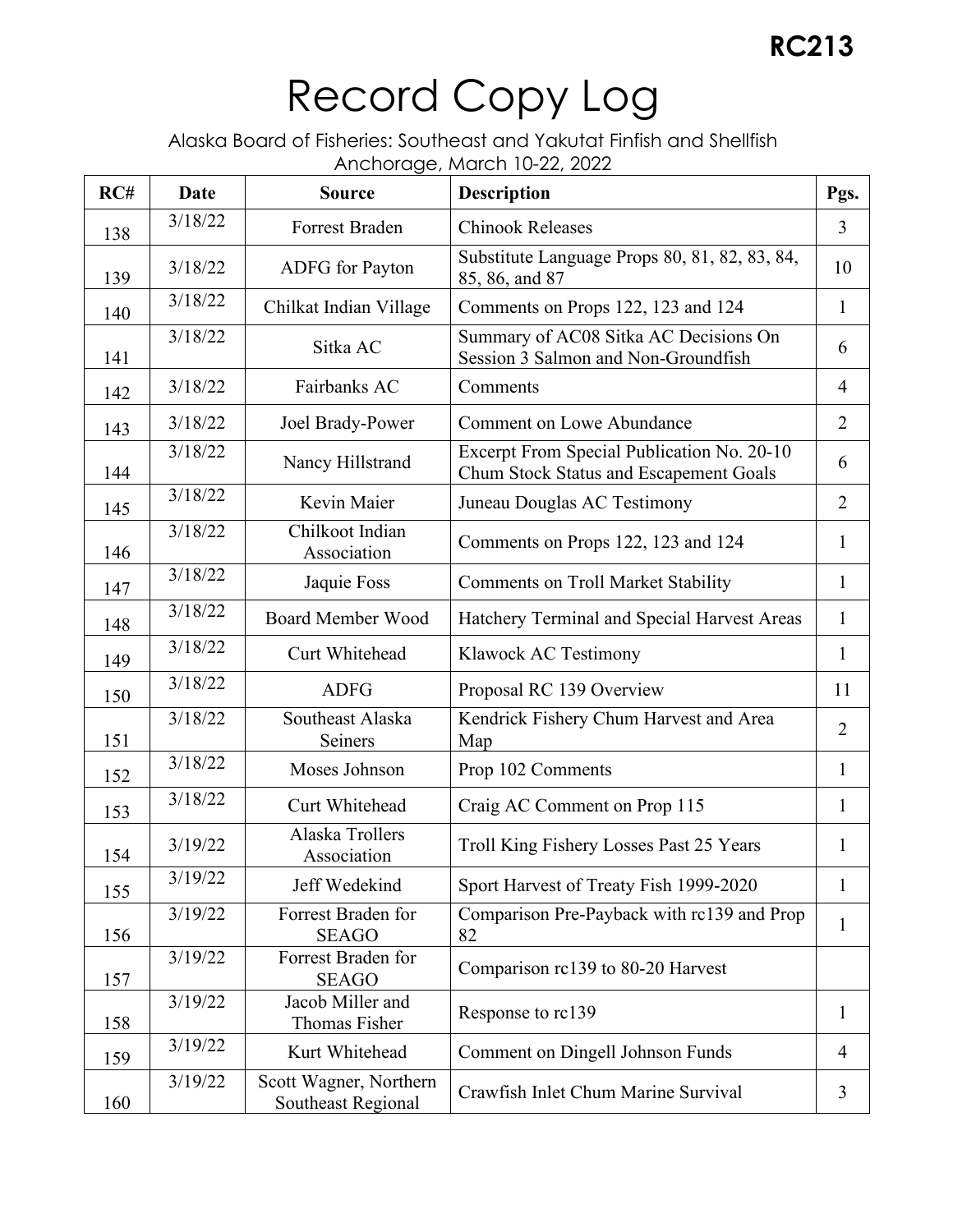| RC# | Date    | <b>Source</b>                            | <b>Description</b>                               | Pgs.           |
|-----|---------|------------------------------------------|--------------------------------------------------|----------------|
|     |         | <b>Aquaculture Association</b>           |                                                  |                |
| 161 | 3/19/22 | <b>Board Member Payton</b>               | rc139 Data                                       | 161            |
| 162 | 3/19/22 | Southeast Alaska<br>Seiners              | <b>Position on Enhanced Allocation</b>           | $\mathbf{1}$   |
| 163 | 3/19/22 | Southeast Alaska<br>Seiners              | Gillnet Enhanced Value                           | $\overline{2}$ |
| 164 | 3/19/22 | Jaqueline Foss                           | RC139 Amended                                    | 10             |
| 165 | 3/19/22 | Curt Whitehead                           | Comment on Prop 129                              | 1              |
| 166 | 3/19/22 | Alaska Trollers<br>Association           | Non-Rez Lodge Owner Samples                      | 10             |
| 167 | 3/19/22 | Southeast Alaska<br>Seiners              | Hatchery and Interception Data                   | 5              |
| 168 | 3/19/22 | United Southeast Alaska<br>Gillnetters   | <b>Comments on Enhancement</b>                   | 5              |
| 169 | 3/19/22 | Southeast Alaska<br>Seiners              | Average SSRA Net Group Catches                   | $\mathbf{1}$   |
| 170 | 3/20/22 | Eric Jordan                              | Comments on Prop 102 and Deep Inlet<br>Rotation  | $\mathbf{1}$   |
| 171 | 3/20/22 | Southeast Alaska<br>Fishermen's Alliance | Regulatory Language for Props 89, 99, and<br>102 | $\overline{2}$ |
| 172 | 3/20/22 | <b>Tom Meiners</b>                       | Proposed Regulatory Language Prop 102            | $\mathbf{1}$   |
| 173 | 3/20/22 | United Southeast Alaska<br>Gillnetters   | Alternative Language Prop 102                    | $\mathbf{1}$   |
| 174 | 3/20/22 | Southeast Alaska<br>Seiners              | Prop 123 Hawk Inlet Info                         | $\overline{2}$ |
| 175 | 3/20/22 | United Southeast Alaska<br>Gillnetters   | Comments on Props 122, 123, and 124              | $\overline{4}$ |
| 176 | 3/20/22 | Southeast Alaska<br><b>Seiners</b>       | Comments on Props 122 and 123                    | $\mathbf{1}$   |
| 177 | 3/20/22 | Southeast Alaska<br>Seiners              | Comment on Prop 122                              | $\overline{2}$ |
| 178 | 3/20/22 | <b>Board Member Mitchell</b>             | King Salmon Management Plan                      | 11             |
| 179 | 3/20/22 | <b>Board Member Mitchell</b>             | King Salmon Allocation                           | $\overline{2}$ |
| 180 | 3/21/22 | Southeast Alaska<br>Seiners              | Props 122-124 Sockeye Harvest Percentage         | $\overline{4}$ |
| 181 | 3/21/22 | Jeff Farvour                             | Prop 117 Additional Info                         | $\overline{4}$ |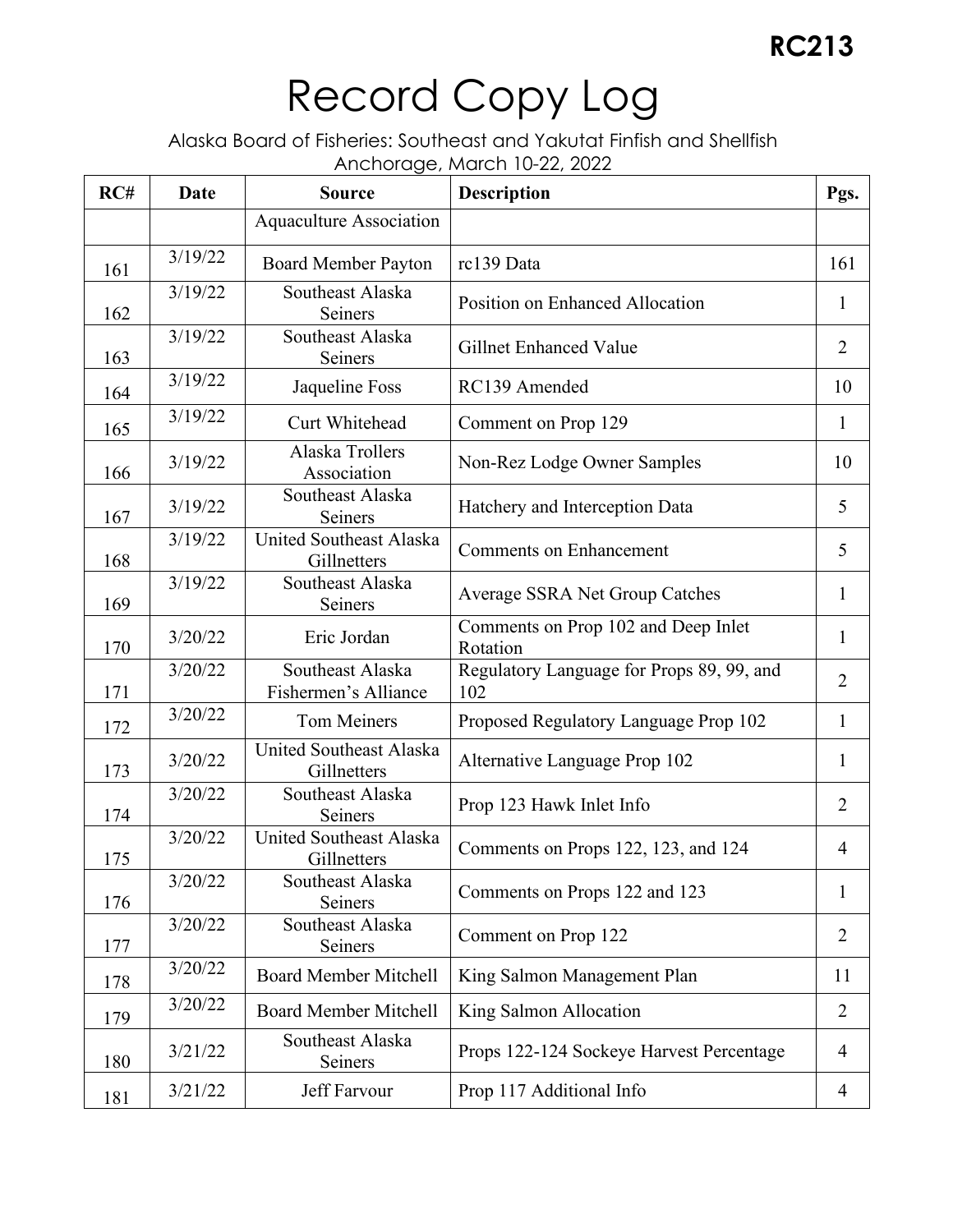| RC# | Date    | <b>Source</b>                                             | with a go, mai off to 22, 2022<br><b>Description</b>                  | Pgs.           |
|-----|---------|-----------------------------------------------------------|-----------------------------------------------------------------------|----------------|
| 182 | 3/21/22 | Eric Jordan                                               | Prop 116 Comments                                                     | $\mathbf{1}$   |
| 183 | 3/21/22 | Jeff Farvour                                              | Modified Prop 117                                                     | $\overline{2}$ |
| 184 | 3/21/22 | <b>ADFG</b>                                               | <b>Action Plan Summaries</b>                                          | 20             |
| 185 | 3/21/22 | Kurt Whitehead<br>Klawock AC                              | Klawock AC Comment Prop 129                                           | $\mathbf{1}$   |
| 186 | 3/21/22 | Kurt Whitehead<br>Klawock AC                              | Suggested Change to Prop 130                                          | 1              |
| 187 | 3/21/22 | <b>Stuart DeWitt</b>                                      | Comments on Props 122 and 124                                         | $\mathbf{1}$   |
| 188 | 3/21/22 | ADFG for Jensen                                           | Sub Language Prop 122                                                 | $\mathbf{1}$   |
| 189 | 3/21/22 | <b>Steve Merritt</b>                                      | Comments on Prop 113                                                  | $\overline{4}$ |
| 190 | 3/21/22 | Kurt Whitehead East<br>POW AC                             | Comments on Props 152 and 153                                         | $\mathbf{1}$   |
| 191 | 3/21/22 | Eric Jordan                                               | Comments on Props 276, 143, 144                                       | $\mathbf{1}$   |
| 192 | 3/21/22 | John Murray                                               | Support of Prop 144                                                   | $\mathbf{1}$   |
| 193 | 3/21/22 | <b>Board Member Mitchell</b>                              | Draft Letter of Support for the University's<br>Marine Policy Program | $\overline{2}$ |
| 194 | 3/21/22 | Eric Jordan                                               | Comments on rc183 Prop 117                                            | $\mathbf{1}$   |
| 195 | 3/21/22 | Southern Southeast<br>Regional Aquaculture<br>Association | Comments on rc185 Prop 129                                            | $\mathbf{1}$   |
| 196 | 3/21/22 | Jeff Wedekind                                             | Comments on Unuk and Chikamin                                         | $\overline{2}$ |
| 197 | 3/21/22 | United Southeast Alaska<br>Gillnetters                    | <b>Comments on Action Plans</b>                                       | $\overline{3}$ |
| 198 | 3/21/22 | <b>Stuart DeWitt</b>                                      | Chilkat and Northern SE Action Plan                                   | $\mathbf{1}$   |
| 199 | 3/21/22 | <b>Stuart DeWitt</b>                                      | Chilkat River Chinook Escapement and<br>Harvest                       | 1              |
| 200 | 3/21/22 | United Southeast Alaska<br>Gillnetters                    | <b>Comments on Action Plans</b>                                       | 3              |
| 201 | 3/21/22 | Tim Grussendorf                                           | Prop 124 Support                                                      | 1              |
| 202 | 3/21/22 | Southeast Alaska<br>Fishermen's Alliance                  | Comments on Stocks of Concern                                         | 1              |
| 203 | 3/21/22 | Matt Donohoe Alaska<br><b>Trollers Association</b>        | Suggested Language for Stock of Concern<br><b>Action Plans</b>        | 1              |